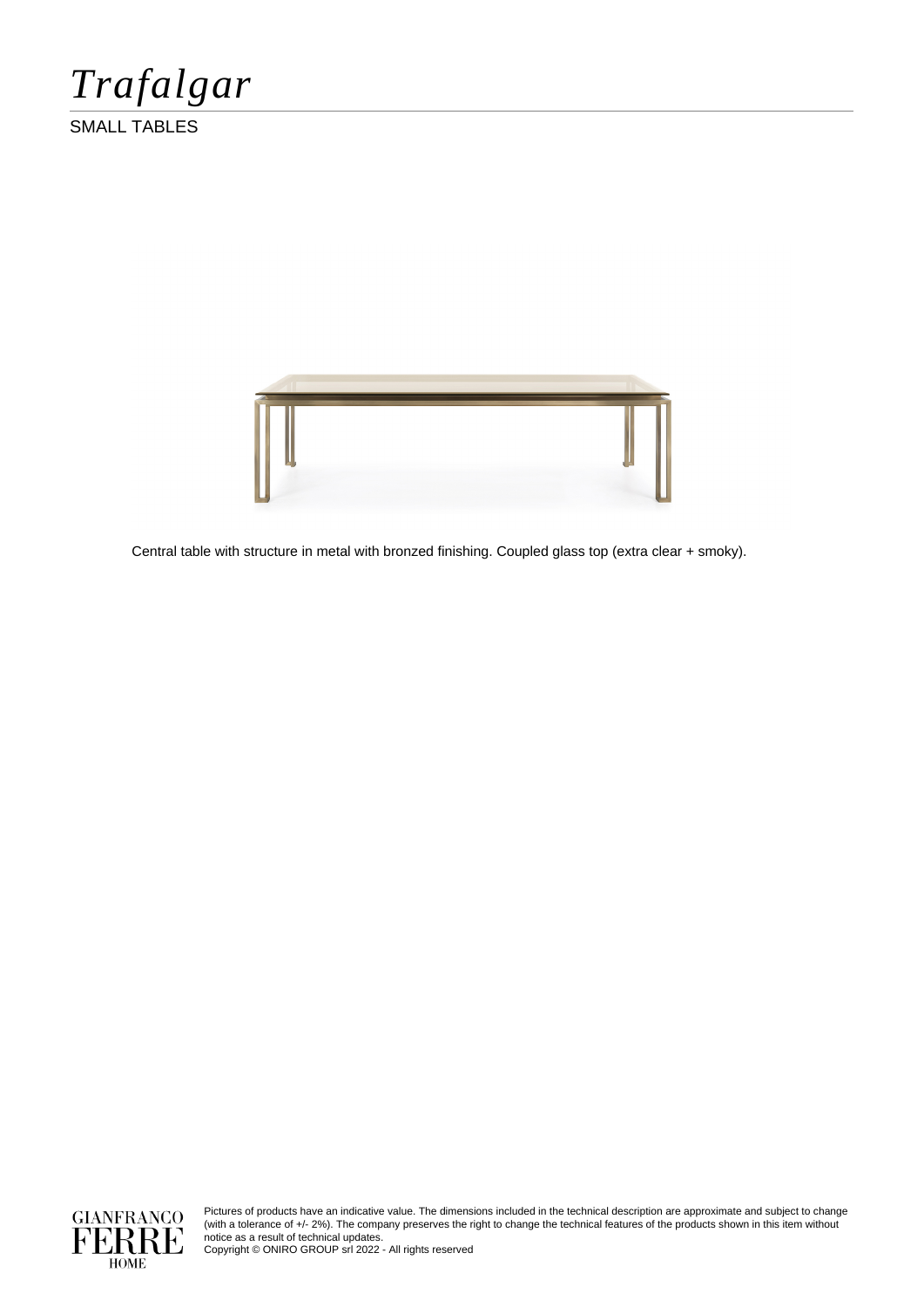*Trafalgar Dimensions*

## SMALL TABLES

Structure in metal with bronzed finishing. Coupled glass top (extra clear + smoky).

**TRA.232.A**

Central table

**Standard features** L 160 D 100 H 42 cm L 62.99 D 39.37 H 16.54 in





Pictures of products have an indicative value. The dimensions included in the technical description are approximate and subject to change (with a tolerance of +/- 2%). The company preserves the right to change the technical features of the products shown in this item without notice as a result of technical updates.

Copyright © ONIRO GROUP srl 2022 - All rights reserved